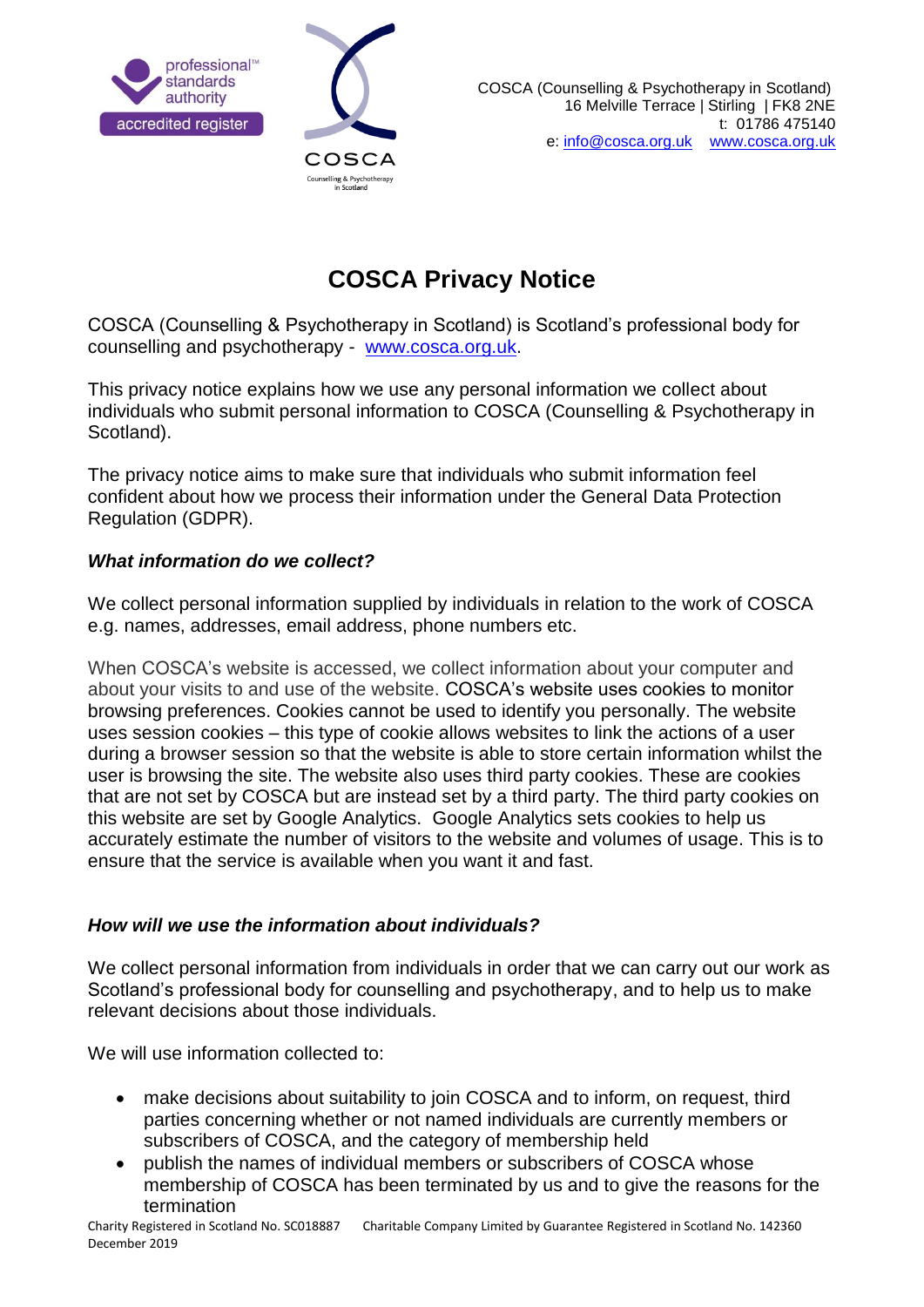- make decisions about trainer and counsellor accreditation, complaints, information passed to COSCA and course validation
- improve your browsing experience of our website
- collate surveys and feedback
- organise events and meetings
- verify identity
- deal with queries
- make and receive payments
- send individuals key information relevant to COSCA, counselling and psychotherapy, membership, accreditation, events etc. unless advised not to
- carry out administration relevant to COSCA's work
- to meet our legal and regulatory obligations.

In the event that COSCA becomes insolvent, bankrupt, or ceases to operate, we will share the personal information collected from individuals currently involved with COSCA with another organisation with a similar purpose to COSCA. In doing so, we will take steps to ensure that the information shared will be used for a similar purpose to that of COSCA's. Individuals will be given the opportunity to request that their personal information is not shared in the above circumstances.

# **Marketing**

We would like to send individual members of COSCA (Counselling & Psychotherapy in Scotland) and subscribers information about the work of COSCA, our services and products. We would like to send the above information in a variety of means including by post, telephone, email, fax and via our website.

We would also like to send our individual members and subscribers information on the above from other organisations and individuals that we think may be of interest to them.

When individuals apply to join COSCA we ask them for consent to send the above information.

Individual members of COSCA and subscribers have a right at any time to stop us from contacting them in respect of passing on the above information. So, if individual members of COSCA or subscribers no longer wish to be contacted in respect of receiving the above information, please let us know in writing.

The personal information of individual members and subscribers held by COSCA will not be shared with other organisations for the purposes of marketing. It will also not be sold or rented to other organisations for the purposes of marketing.

## **Sharing Personal Information**

Where relevant, we may share your personal information with other companies. This could be:

- payroll service providers
- approved IT specialists who support our IT systems
- ID authentication and fraud prevention agencies
- financial advisers of individuals concerned
- pension scheme providers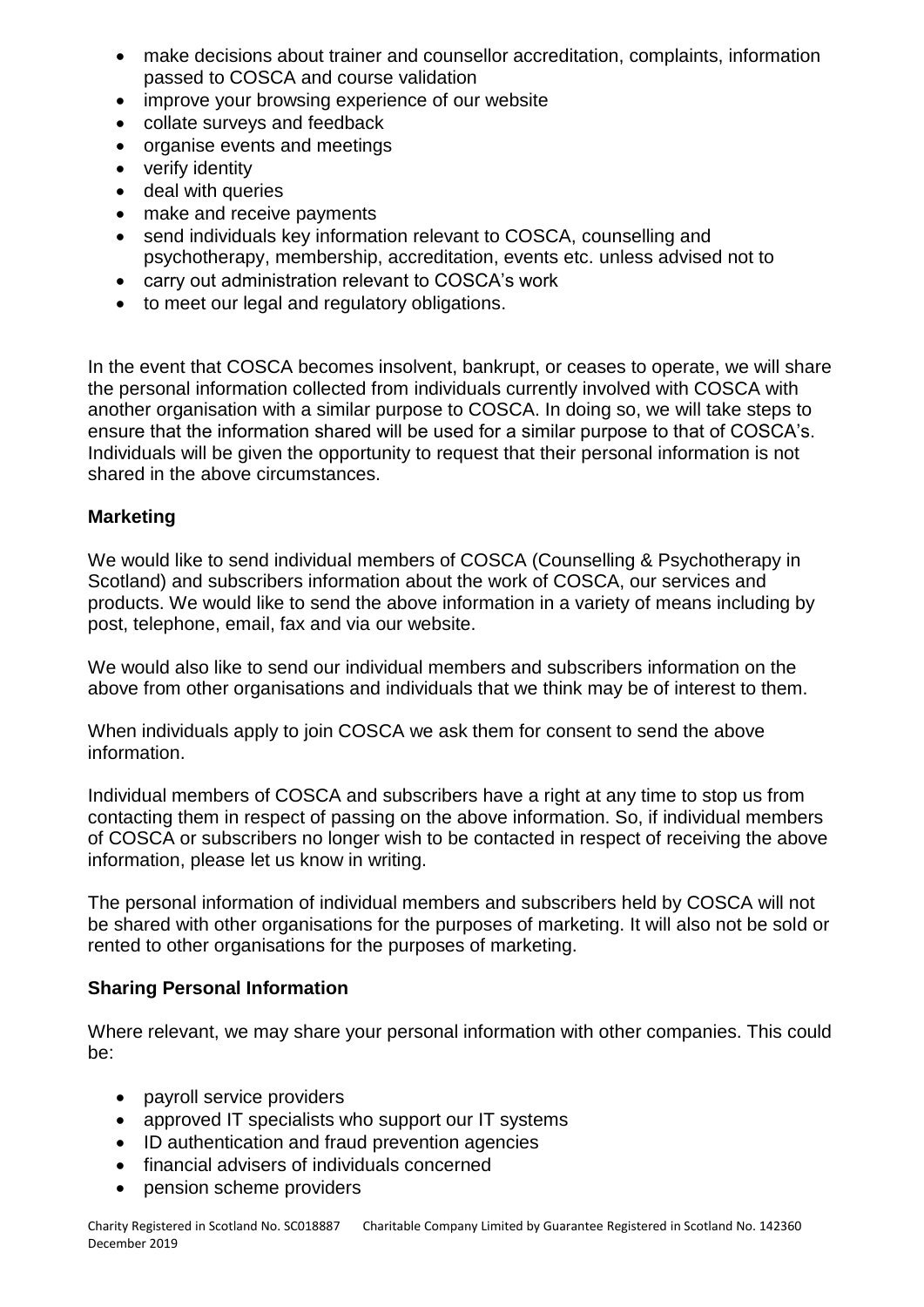We may also share personal information with other companies where relevant, such as:

- auditors
- medical agencies
- legal advisors and legal/regulatory bodies.

When we send you electronic copies of our e-bulletin, e-shots or other member updates, MailChimp will have access to your e-mail address.

We may also obtain information from third parties e.g. if we lose touch with individuals.

We make sure that the use of the above personal information by other parties is subject to appropriate protection, and we do not allow others to contact individuals using the information we have shared with them.

## **Access to personal information**

Individuals have the right to request a copy of the information that we hold on them. Proof of identity will be required for this service. If you would like a copy of the above information, please contact us.

#### **Correction and Erasure**

We want to make sure that the personal information we hold is accurate and up to date. Individuals may ask us to correct or remove information they think is inaccurate.

#### **Objection to Use of Personal Information**

Individuals can object to COSCA processing their personal information on grounds relating to their particular situation. COSCA will stop processing personal information when individuals object unless we can a) demonstrate compelling legitimate grounds for the processing, which override the interests, rights and freedoms of the individual or b) the processing is for the establishment, exercise or defence of legal claims.

## **Retention Periods**

The retention of COSCA personal data guidelines cover the periods of time that COSCA retains personal information about individuals. These retention periods vary depending on the nature and purpose of the personal information.

The future use of the records held by COSCA is the guiding principle for how long they are retained. Very few of these records are likely to be held for permanent preservation, with only those relating to complaints connected to very significant or historical cases being likely to be held on a permanent basis.

## **Breach Notification**

In the case of a personal data breach, if it is likely to result in a risk to people's rights and freedoms, COSCA will report this to the Information Commissioner's Office (ICO) where feasible within 72 hours of becoming aware of it. If it is a high risk to individual rights and freedoms, COSCA will also report the breach to the individuals who have been affected.